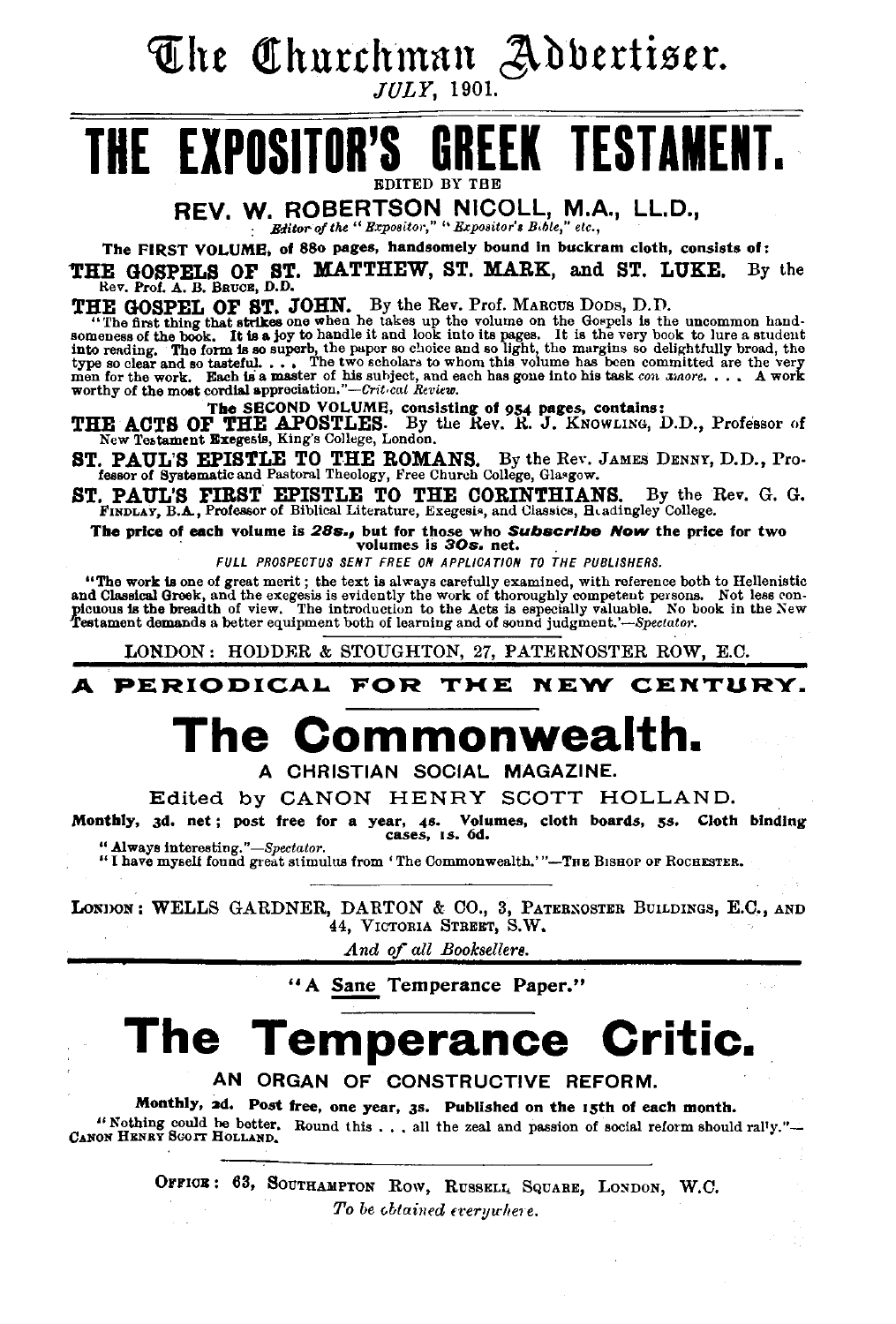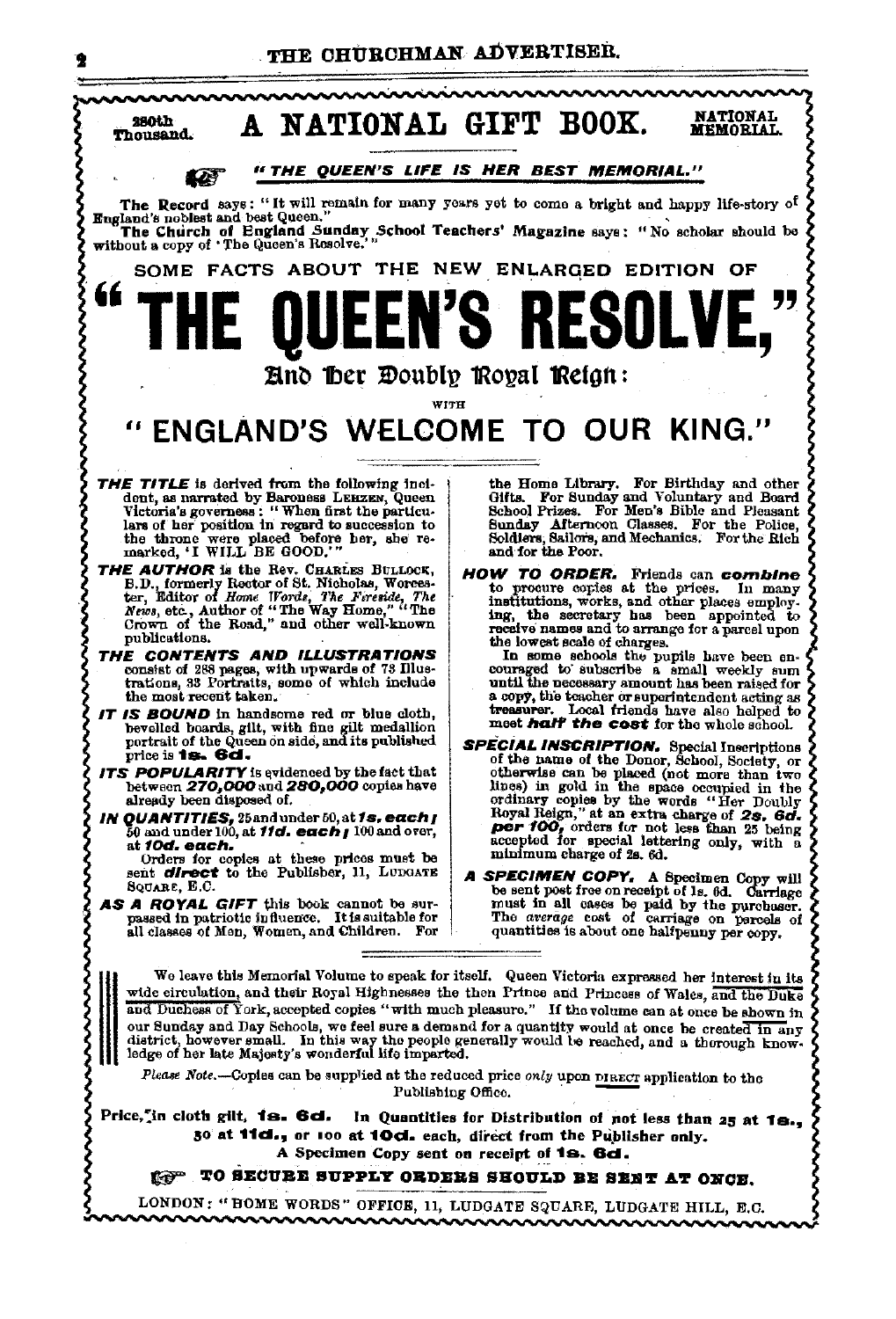# **ELLIOT STOCK'S NEW BOOKS.**

In crown 8vo., cloth, price 68.

## **A NEW TRANSLATION OF ISAIAH.** With Explanatory Notes

and a History of the Life of Isaiah. By Rev. E. FLECKER, M.A.

"The present translation is well done, The notes are concise, clear, and useful, and the life of Isaiah is full and informing."-The Life of Faith.

"A valuable contribution to Biblical knowledge, which will not only appeal to the student, but will be found helpful to all readers of the Old Testament Scriptures."—Nexcastle Daily Chronicle.

In crown Svo., fancy paper cover, price ls,

**RESPONSIVENESS AND COMMUNION with the BLEST.**  By the Rev. VINOENT J. LEATHERDALE, M.A., Vicar of East Haddon.

**JUST PUBLISHED.** 8vo., price ls.

## THE GREAT HEREAFTER; or, The Destiny of Man, By. the Rev. HENRY FAWCETT, M.A., Vicar of Landkey.

"Mr. Fawcett shows evidences of having faced the problem in a painstaking and liberal-minded manner." -Sheffield Independent.

In crown Svo., cloth, price 2s. 6d. net.'

**MODERN NATURAL THEOLOGY.** With the Testimony of Christian Evidences. By FREDERICK JAMES GANT, F.R.C.S., Consulting Surgeon to the Royal Free<br>Hospital. Author of "The Science and Practice of Surgery," "The Mystery of Suffering," "Mock Nurses.<br>of the Latest Fashion, with

In demy 8vo., paper cover, price 3d,

**THE CL,AIMS OF ROME.** By SAMUEr. SMITH, **M.P.** 

" A pamphlet well worth reading, showing the baselessness of the claim of the Pope from a consideration<br>of the early history of the Church, the subsequent growth of Papal demands, the frequent breaking of the<br>succession,

In paper cover, price 2d. each ; or 12s. per 100.

**THE DOCTRINE OF THE 'CHURCH OF ENGLAND on**  Infant Baptism and Baptismal Regeneration. By the Rev. J. Foster Lerine, Vicar of Lamorbey, Kent.  $\omega \rightarrow -\pi$ 

#### NEW VOLUMES OF VERSE.

In crown Svo., cloth, price 2s. 6d.

**IN THE LAND OF MAKE-BELIEVE.** By OLIVE VERTE, Author of " A Sunset Idyll, and other Poems."

In crown 8vo., cloth, price 3s. 6d. net.

**COLLABORATORS.** And Other Poems. **By A.** W. WEBSTER.

In crown 8vo., cloth, price 2s. 6d.

**SILVER LININGS TO THE CLOUDS OF LIFE; or, Crowns**  for **Crosses.** By WILLIAM ALFRED GIBBS.

In crown Svo., cloth, price Bs. 6d.

**POEMS OF THE RACE.** By MARSTON RUDLAND.

ELLIOT STOCK, 62, PATERNOSTER ROW, LONDON, E.C.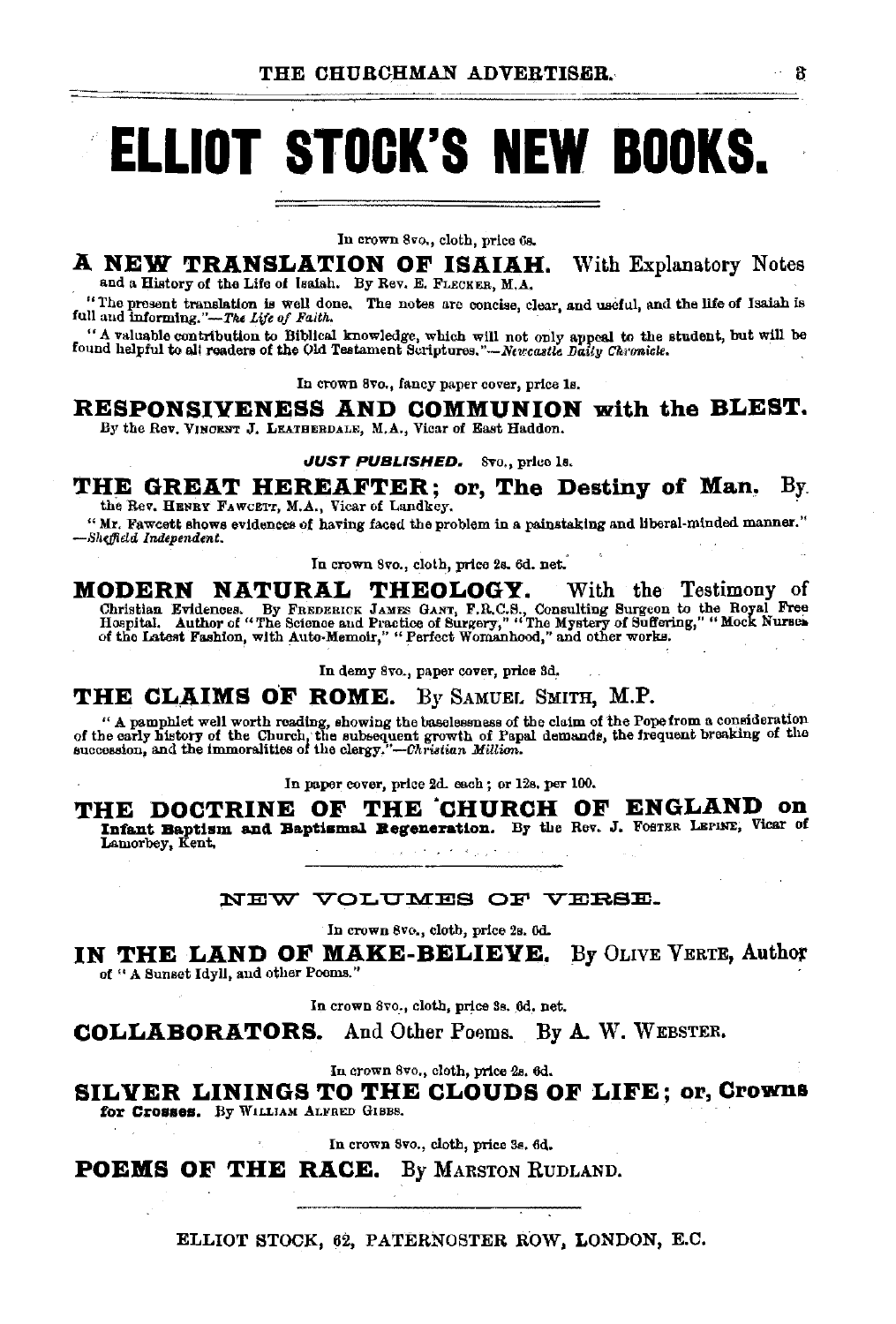## **New Publications. Elliot** Stock's

BY THE LATE LORD BISHOP OF LONDON. In foolscap 8vo., tastefully printed and bound, price 5s.

## **COUNSELS** CHURCHPEOPLE.

OM THE WRITINGS OF

THE RIGHT HON. AND RIGHT REV. MANDELL CREIGHTON, D.D.,

The late Lord Bishop of London.

SELECTED AND ARRANGED BY J. H. BURN, B.D.

"It would be difficult to overestimate the value of a book like 'Counsels for Churchpeople.' Bishop Creighton is invariab'y clear, sensible, and suggestive, and his manner of treatment is admirably united to the montal habits of the time."—Lit.rature.

#### *UNIFORM WITH THE ABOVE.*

Tastefully printed and bound. Price 5s., post free.

## **CHRISTIAN SERVICE:** THE LIFE OF

## A Gook of Devotional Choughts.

From the Writings of F. W. FABBAR, D.D., F.R.S., Dean of Canterbury. Selected and arranged by J. H. BURN, B.D.

"An exceedingly valuable work, full of the choicest gems, brilliant and penetrating. Many a dull hour can be made bright and cheerful by studying the thoughts of the venerable Dean, as depicted in the pages of The Life of

"Devotional readers will find very little to dissent from in these pages. They will certainly find much from which to profit, and, it is needless to say, many brilliant passages of great eloquence and power."-News.

Tastefully printed and bound, gilt top, 5s,

# **HELPS TO FAITH AND PRACTICE:**

### (N Gook of Devotional (Readings.

From the Writings of HENRY SCOTT HOLLAND, M.A., Canon and Precentor of St. Paul's Cathedral. Selected and arranged by J. H. BURN, B.D.

"It will greatly please the admirers of the orator and preacher, and gratify his friends as a remembrance of his decds of kindness."--Churchwoman.<br>"There is not a page which does not contain a helpful thought or an inspir

" A volume of reflections which will certainly prove helpful to many an earnest-minded person."-Church Gazette.

"We can recommend the book to those who have but little time for devotional reading."-Church Review. "The book will prove very useful for short Lenten readings."-Pilot.

#### SECOND EDITION.-In foolscap 8vo., tastefully printed and handsomely bound, price 5s.

## **HELPS TO GODLY LIVING:**

(N Gook of Devotional Choughts.

From the Writings of the Right Honourable and Most Reverend FREDERICK TRMPLE, D.D., LORD ARCHBISHOP OF CANTERBURY. Selected and arranged, with His Grace's permission, by J. H. BURN, B.D.

"We shall be surprised if this quiet little book does not do a solid amount of good on these lines. Church men will receive it with a cordial welcome."-Guardian.<br>"The book is a distinct aid to devotional literature, the p

value."-Family Churchman.

A good and suitable aid to meditation."-Church Family Newspaper.

"The work is likely to prove a helpful a Idition to devotional literature."-Aberdeen Journal.

"It is a beautiful book. The best possible souvenir of Archbishop Temple."-Expository Times.

ELLIOT STOCK, 62, PATERNOSTER ROW, LONDON, E.C.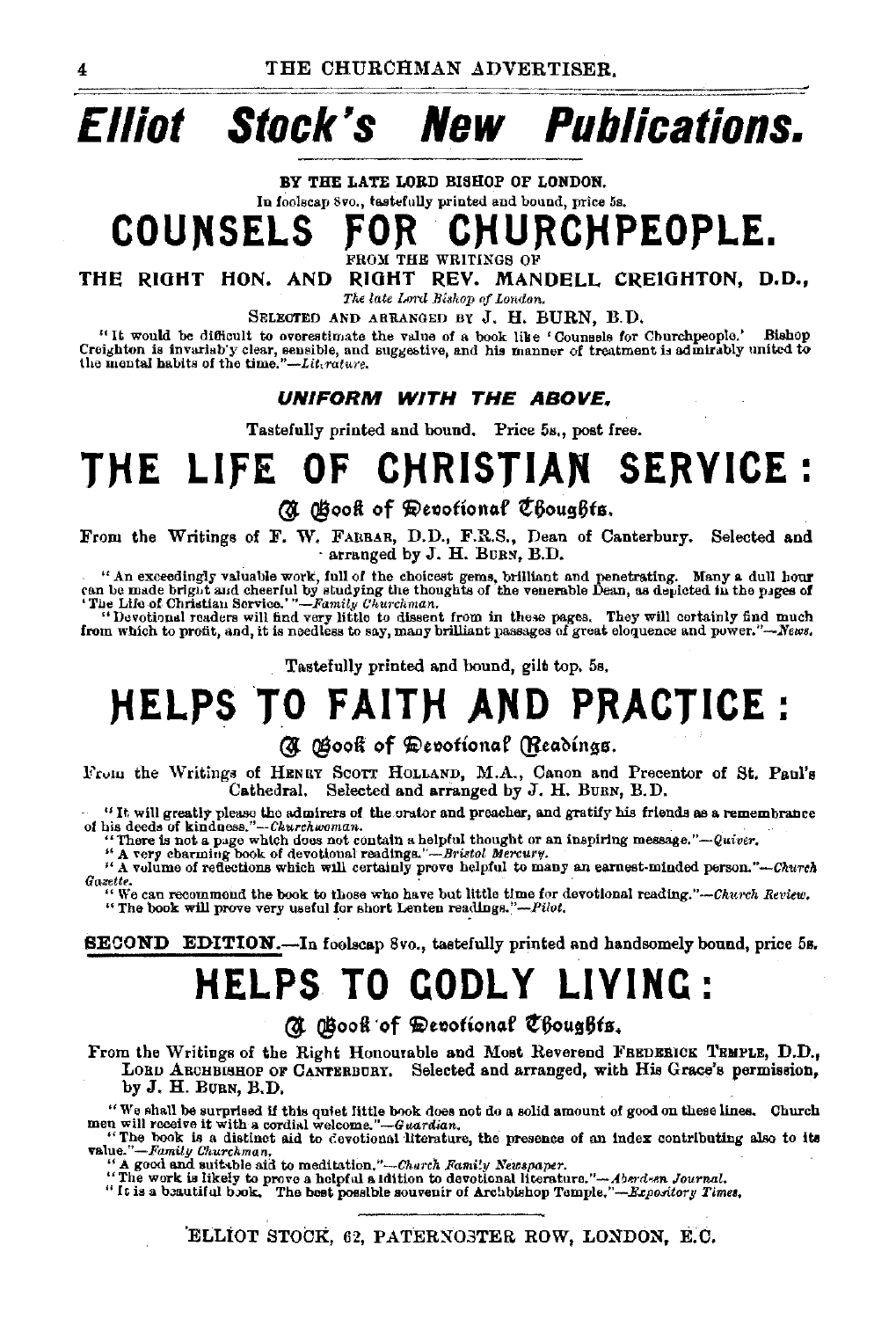# **ELLIOT STOCK'S RECERT PUBLICATIOIS.**

NEW VOLUME OF SERMONS BY THE DEAN OF ELY. In crown 8vo., cloth, with a portrait of the Dean, price 6s.

## **PRO PATRIA.**

## Sermons on Special Occasions in England and America. By CHARLES WILLIAM STUBBS, D.D., Dean of Ely,

"This book deserves to be widely read and pondered over, and to form the model for many more sermons than it is likely to do.''--Churchwoman.

'' An interesting volume. The sermons are robust and liberal in tone, and deal with questions of living *interest.''-Glasgow Herald*.

"The volume altogether is fresh and stimulating reading, and may be recommended to both those who do and who do not accept Dr. Stubbs' advanced social teachings.

*Sheffield I nclependent.* 

In crown 8vo., cloth, price 3s. 6d.

# **'itombs or 'itemples** ?

## *ADDRESSES TO MEN AND WOMEN.* By the Venerable ARCHDEACON MADDEN (Liverpool).

"These shrewd, wholesome and straightforward addresses are good to read, and were, no doubt, still better to hear. The book is sure to do good to the classes for whom it is intended, and may be read with profit by many who work as teachers or preachers among them."-*Churchman.* 

"The book is a quarry in which anyone who wishes to arouse attention may well dig for thought."-Church Family Newspaper.

"For plain, common-sense, practical speaking, these sermons are most valuable. The illustrations are well selected from the common everyday events of life."-Church Bells.

" A collection of spirited addresses.'''-Ohurch *'Gazette;* ·

In crown 8vo., **Cheap Edition,** price 2s. 6d.

WITH PHOTOGRAPHIO PORTRAIT.

**THE LIFE WORK OF EDWARD WHITE** BENSON, D.D.,

SOMETIME ARCHBISHOP OF CANTERBURY.

By J. A. CARR, LL.D., Vicar of Whitechurch, and Canon of Christ Church, Dublin.

" A careful and accurate collection of facts regarding one who has every claim to be considered as not the least among the successors of St. Augustine."-Church Gazette.

"The writer has given us a very excellent and appreciative sketch of Dr. Benson's career."-Church Family Newspaper.<br>' "We can commend it to any who desire a succinct account of a laborious and beautiful life."-Irist *Ecclesiast•cal Gazette.* ·

In crown 8vo., cloth, prioe 3s. 6d.

**CHURCH** QUESTION~.

Sting the Substance of Six Scrmons Preached in the Autumn of 1898, at

St. John's Church, Paddington.

By GILBERT KARNEY, Vicar.

· ''The contents of this book display evidence of intimate acquaintance with the historical bearings of tht sex converse involved, and the reader is presented with a comprehensive view of the points of controversy at doctrines involved, and the reader is presented with a comprehensive view of the points of controversy at issue b

LONDON: ELLIOT STOCK, 62, PATERNOSTER ROW, E.C.

6.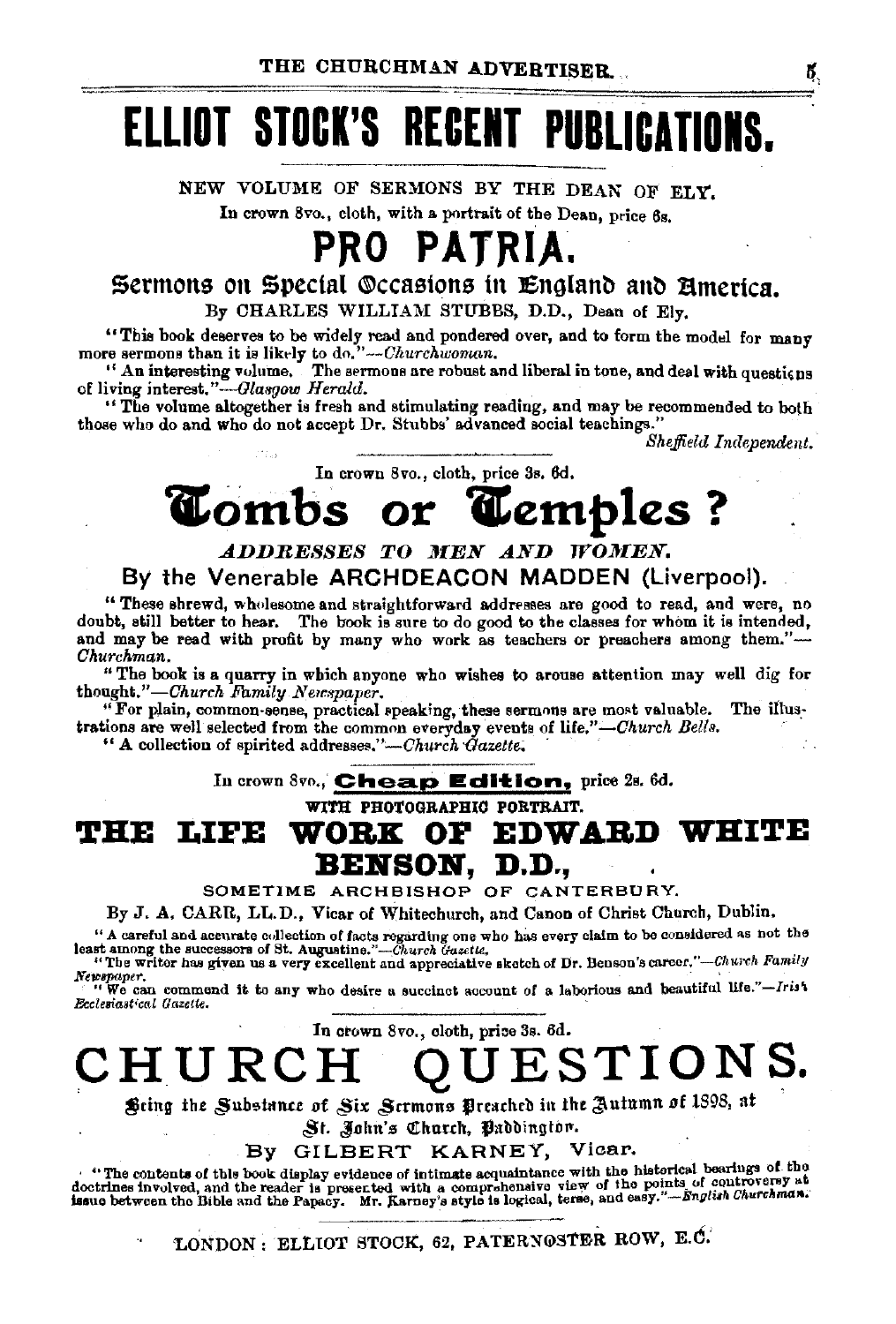Now READY. Price 2s. 6d. net.

# **EATING THE BREAD OF LIFE**

A Study of John vi. 30, etc., and its Relation to the Lord's Supper.

## . By WERNER H. K. SOAMES, M.A.,

Vicur of St. George's, Greenwich.

 $''$  An exhaustive treatise on the remarkable discourse in John vi. 30, etc. For theologians it is perfect, and ought to be widely circulated to ordination candidates and in colleges." $-\dot{N}$ ews.

''It is emphatically a most valuable addition to the Protestant literature on the great subject (of the Lord's Supper), and a work that should be very carefully read and assimilated." $-Rock$ .

"No studious reader can fail to follow with interest the close argument and analytical ex· position."-Dundee *Advertiser..* .

" The treatise evinces a spirit of deep piety and thoroughly loyal recognition of the supreme authority of the sacred Scriptures." -English Churchman.

"The book should be a perfect mine for all who desire to know the utmost that can be said in condemnation of transubstantiation or anything approaching to it."-*Elgin Courant.* 

 $"$  A study of the meaning and bearing of the sixth chapter of St. John. It bears the mark of true scholarship-reverence for truth, patience to discover it, reserve in expressing it."- $Exposure Times.$ 

ELLIOT STOCK, 62, PATERNOSTER ROW, LONDON, E.C.

"Not Sunday-School Teachers only, but those in any department of teaching who may occasionally be at a loss for the wherewithal to point a moral or adorn a tale, will find this book a *boon."-Star.* 

TWELFrH EDITION. Handsomely printed and bound in cloth, price 5a,

## **OR TEACHERS.** Compiled and arranged by WILLIAM MOODIE.

A COLLECTION OF

Einecdotes, 3IIustrations, Legends, etc., FOR THE USE OF PREACHERS, TEACHERS OF

SUNDAY SCHOOLS, BIBLE GLASSES, AND BOYS' BRIGADES, AND GENERALLY OF

ALL ENGAGED IN THE MORAL AND RELIGIOUS TRAINING . OF THE YOUNG;

"It will be found that the stories and extracts illustrate moral rather than dogmatic points, and the anecdotes have, as a rule, been wisely left to point their own morals."—Guardian, "The compiler has drawn his matter fr

"This collection is the work of a practical teacher, and one of its advantages is, that it has been compiled chiefly for;Sunday-school teachers:"--Church Sunday-achool Magazine.

ELLIOT STOCK, 62, PATERNOSTER ROW, LONDON, E.C.

6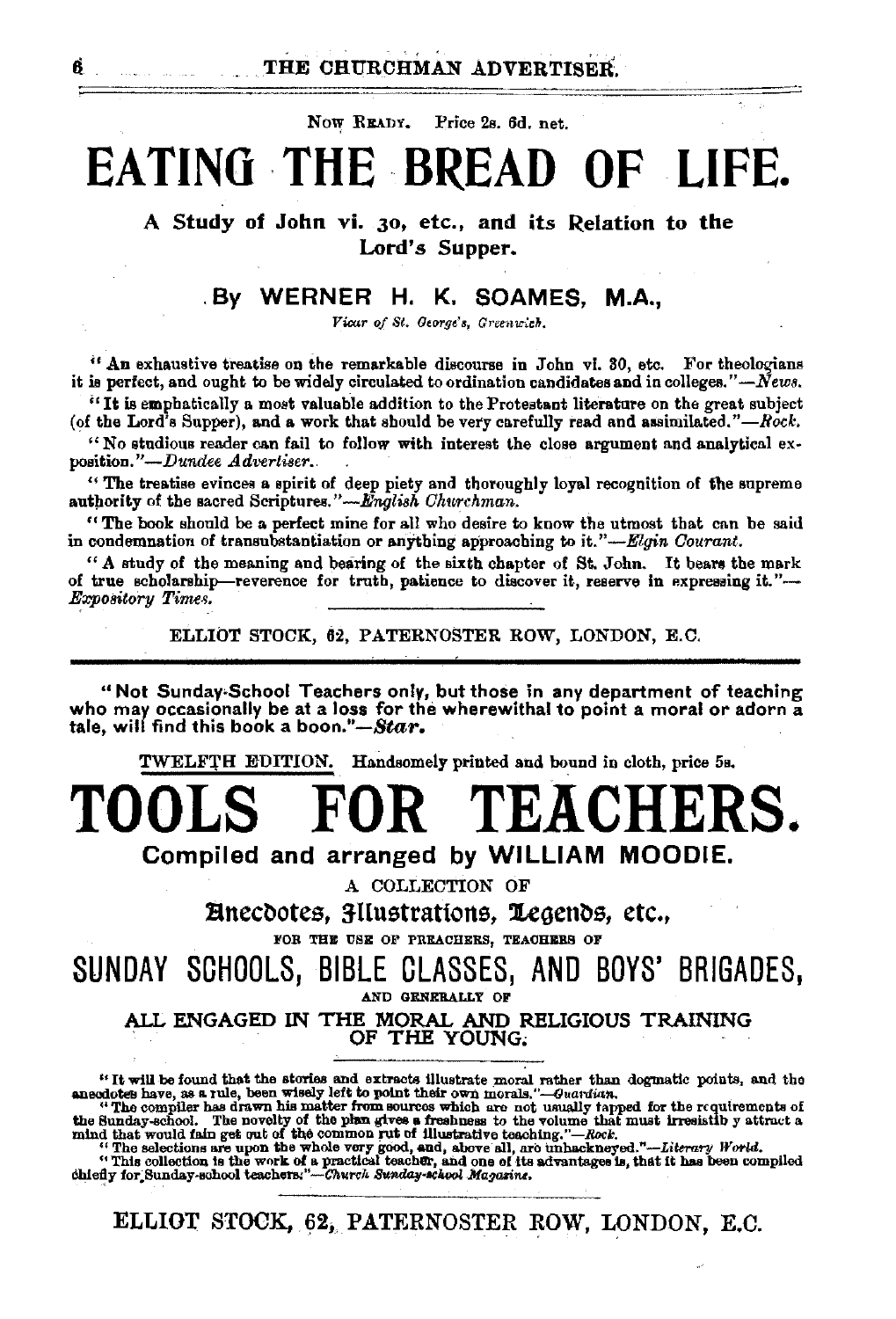## EDUCATIONAL.

## DOVER COLLEGE.

Deadmaster: REV. W. C. COMPTON, M.A.

TXHIBITIONS (£20) for Sons of Clergy. Full Fees, £80. Recent Successes include Li Six Scholarships (open) at Oxford and Cambridge. Nineteen out of twenty-one passed direct, first try, into Woolwich and Sandhurst.

Every Boy has a separate Bedroom. SEPARATE JUNIOR SCHOOL FOR BOYS UNDER THIRTEEN.

#### WORCESTER CATHEDRAL KING'S **SCHOOL.**

Head Master: Rev. W. H. CHAPPEL, M.A.,

Formerly Scholar of Worcester College, Oxford, and lately Assistant and House Master at Mariborough College.

First-Grade Endowed School. Public School Education at moderate cost. Twenty King's Scholars receive Tuition Free. Election annually in November. Valuable Exhibitions at the Universities. Spacious modern Boarding House. Healthy Site. Special Terms to sons of Clergy.

For Prospectus and Honour List apply, THE HEAD MASTER, SCHOOL HOUSE, WORCESTER.

## DAVENTRY GRAMMAR SCHOOL.

Founded A.D. 1600.

PUBLIC SCHOOL EDUCATION at moderate cost. Resident staff of University Graduates in Honours.<br>Entrance scholarships. Special terms for sons of clergy and medical men. Sound Church teaching.<br>Healthy situation, 800 feet above Fives' Court. Experienced Matron.

Entrance Scholarship for Sons of Clergy naturally reducing Fees.

For Prospectus apply: REV. H. JOHNSON, Head Master.

## WARWICK SCHOOL.

HEAD MASTER: Rev. R. PERCIVAL BROWN, M.A., LATE SCHOLAR OF TRINITY COLLEGE, CAMBRIDGE.

#### **Fees. £60.**

THE School was chartered by Edward the Confessor. Buildings entirely modern on beautiful and healthy country site. Chapel, Gymnasium, Sanatorium Workshop, Fives' Court, Bicycle House, etc. Excellent boarding-houses for ove

In large 8vo., handsomely bound in cloth, price 10s. 6d.

## DUAL LAND. THE E

Being a Collection of Verses from Many Sources for the Great Family of those who have been, who are, and who may be Bereaved.

" A great storehouse of high-class poetry on the subject of bereavement."-Literary World. "The compiler's work has been done with judgment and taste, and a large range of literature has been utilized for the purpose in view."-Spectator.

" A volume which will be vastly acceptable to many a pensive and poetical soul whose experience has met with bereavements."-Church Gazette.

"A book which will be welcomed in many a shadowed home."-Christian.

ELLIOT STOCK, 62, PATERNOSTER ROW, LONDON, E.C.

74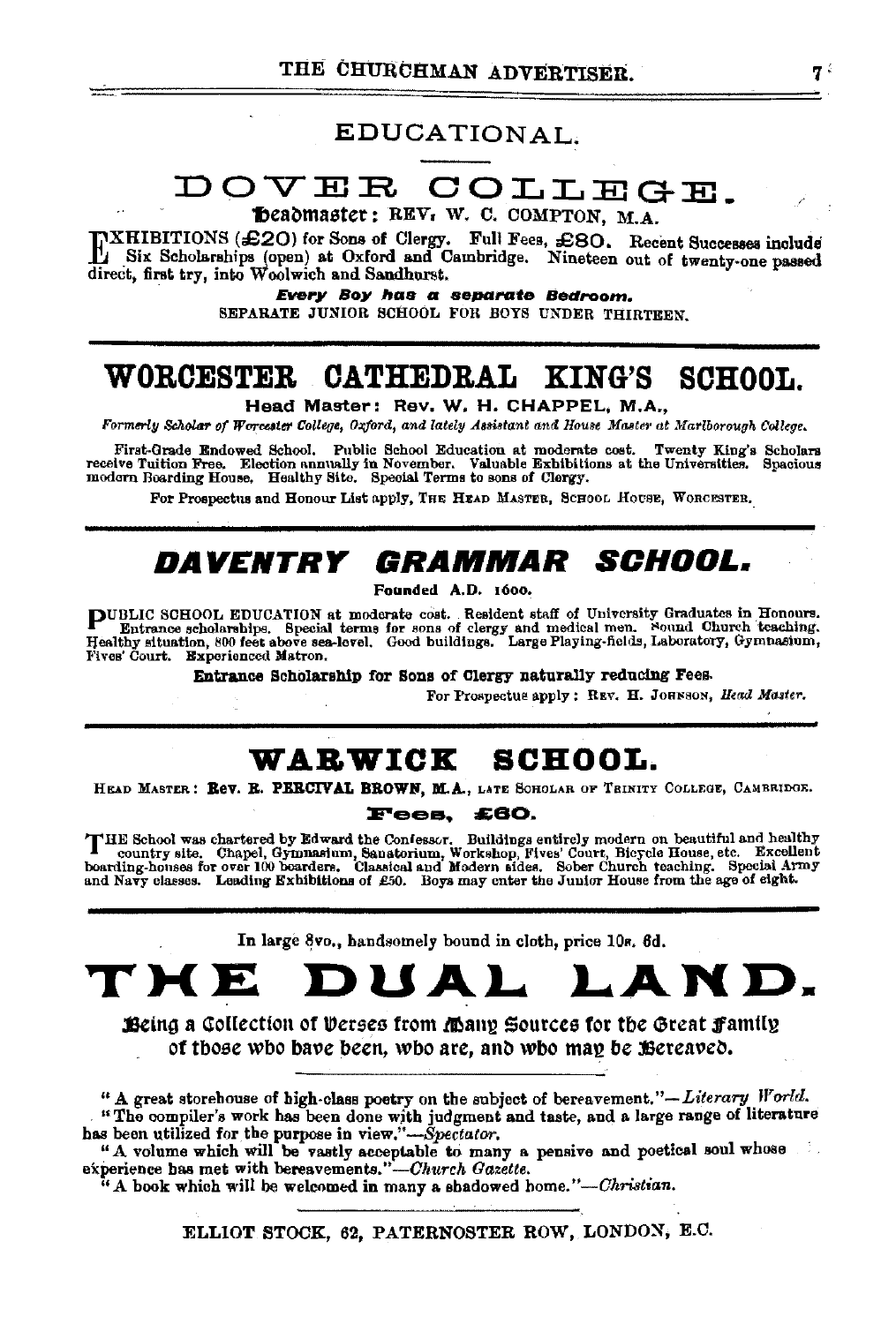# The *Mational* Protestant Church Union.

To Promote the Principles of the Reformation as set forth in the Prayer Book and Articles of the Church of England,

President-W. D. CRUDDAS, Esq. Chairman-The Rev. Prebendary H. W. WEBB-PEPLOE, M.A. Treasurer-T. VICTOR BUXTON, Esq., J.P.

The Committee EARNESTLY APPEAL for the INCREASED SUPPORT of 1,000 NEW MEMBERS to enable them to extend the publication and lecture work of the Society. Full particulars of the Society's objects and operations and terms of membership can be obtained on application to the Secretary,

## OFFICES OF THE UNION.

## 324, REGENT STREET, LONDON, W.

Mrs. HARCOURT MITCHELL writes: "Churchwomen should support an organ of their own."

The Churchwoman is published specially for Churchwomen, therefore Churchwomen should support

# Churchwoman.

## AN ILLUSTRATED DEVOTIONAL AND PRACTICAL REVIEW.

EDITED BY

G. M. IRELAND BLACKBURNE and H. P. K. SKIPTON.

**WEEKLY, 1d.** (post free,  $1\frac{1}{2}d$ .).

Annual Subscription, 6s. 6d.

#### *CONTENTS.*

DEVOTIONAL PAGE and KALENDAR. CHELSEA CHINA CUPBOARD, and BOG OAK, from the MONTHLY PACKET. CHURCH NEWS of the WEEK. ILLUSTRATED ACCOUNTS OF GOOD WORKS. FULL REPORTS OF CHURCH MEETINGS. BRIGHT NOTES ON CURRENT SUBJECTS. REVIEWS OF NEW BOOKS. Etc.

The most prominent men and women writers of The Churchwoman.

Of all Newsagents and Bookstalls, or direct from the Publisher, 2, EXETER STREET, STRAND, LONDON, W.C.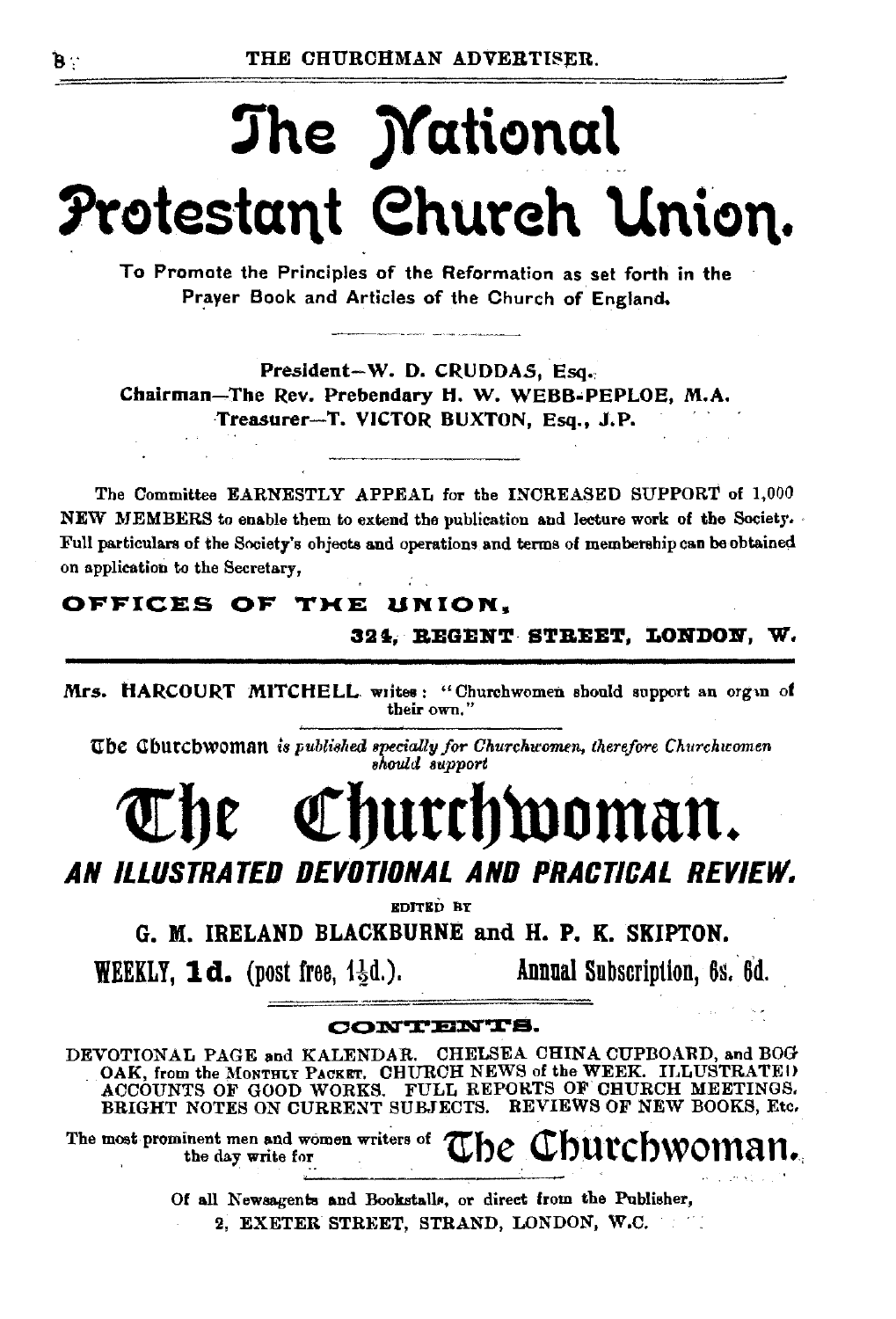The Rev. Prebendary W. H. PEPLOE writes: "Very heartily do I commend the EVANGELICAL ALLIANCE to the Christian public. It binds together the Christians of different denominations with a bond of brotherly love and good will tial in these days of division; and where brethren have been suffering for Christ's sake in different parts of the world, it has done a remarkable work in calling attention to their wrongs, and in moving the arm of authority in different lands to stay the persecutions and give liberty to the sufferers. I earnestly commend the ALLIANCE to the attention of Christians in the hope that they will support it LIBERALLY with their gifts and prayers."

The Rev. Prof. H. G. C. MOULE writes: "It is a pleasure to send to the ALLIANCE  $\alpha$ cordial message of 'good luck in the name of the Lord.' May the noble wish of the LALANORE carried on with more power and with richer results than ever! May our Master use it more than ever to draw His servants together across their minor and temporary demarcations, and may He employ their union of life, of witness, of influence, and of combined prayer. for His holy ends! I thank Him for the existence of a work so truly according to the tenor of His own High-priestly Prayer for unity in the Father and the Son."

PLEASE WRITE TO THE SECRETARY, 7, ADAM STREET, STRAND, W.C.

TO COMPLETE THE GOOD SAMARITAN A NATIONAL APPEAL. URGENT. WORK OF THE "LIBERATOR" RELIEF FUND. Patron-H.R.H. PRINCE CHRISTIAN

A further £10,000, or 200,000 shillings, still urgently needed to give relief to hundreds of aged, destitute,<br>and afflicted victims of the great "Liberator" fraud, who were taught and a shill and a flicted victims of the g structure of the dealers were and the preservation of the contract of the contract of the contract of the contract of the contract of the contract of the contract of the contract of the contract of the contract of the cont

"Bear ye one another's burdens, and so fulfil the Law of Christ."

There are 3,014 cases on the Books of the Fund, of whom 1,548 are Widows or Spinsters. 824 are over 70 years of age, 233 are over 80 years of age, 1,486 are over 60 years of age, 233 are over 80 years of age, 1,486 are ove

THE BITTER CRY FOR HELP

is still coming to the Committee from sufferers who have bravely borne with their difficulties, till sickness or great destitution has compelled them to apply. \$10,000 required for new and urgent cases, we can destitution has compelled them to apply. \$10,000 required for new and urgent cases.<br>Cheques and P.O.'s should be made payable

## SCRIPTURE READERS' SOCIETY FOR IRELAND.

This Society continues to spread the Word of God in the homes of the people, and never found a more open door: but

#### FUNDS ARE MUCH NEEDED TO EXTEND THE WORK.

Contributions will be thankfully received at the Offices, 27, LOWER PEMBROKE STREET, DUBLIN; 9. PATERNOSTER ROW, LONDON; and at the Office of the "CHRISTIAN," 12, PATER-NOSTER BUILDINGS, LONDON.

R<sub>KV</sub>. J. O. GAGE DOUGHERTY, M.A., Secretary and Joint Treasurer.

## PROTESTANT REFORMATION SOCIETY.

The OLDEST Church Society for the Maintenance of the Religious Principles of the Reformation.<br>The ONLY Mission to Roman Catholics in England.

(Established 1827.)

**EDUCATIONAL. MISSIONARY. EVANGELISTIC.** 

Resident Missionaries to Roman and Ritualistic Centres.

Bermons and Lectures by the Rev. C. H. H. WRIGHT, D.D., M.A., Ph.D., Clerical and General Superintendent. Educational Lantern Lectures on Church History by the Organizing Secretary, WALTER A, LIMBRICK, Cheap effective literature dealing with subjects of present importance.

Donations, Subscriptions, or requests for Lettures or Sermons should be addressed to the Secretary.

WALTER A. LIMBRICK, Secretary, 62, Berners Street, London, W.



It is THE ONLY SOCIETY which publishes an Illustrated Protestant Paper containing a monthly report of its work.

or us work.<br>
"In April 27th, 1900, says: "The Alliance has never pursued an ostrich-like policy,<br>
"In Record" of April 27th, 1900, says: "The Alliance has never pursued an ostrich-like policy,<br>
but has slways bravely face

Standard St

S. W. BRETT, SECRETARY, 430, STRAND, LONDON.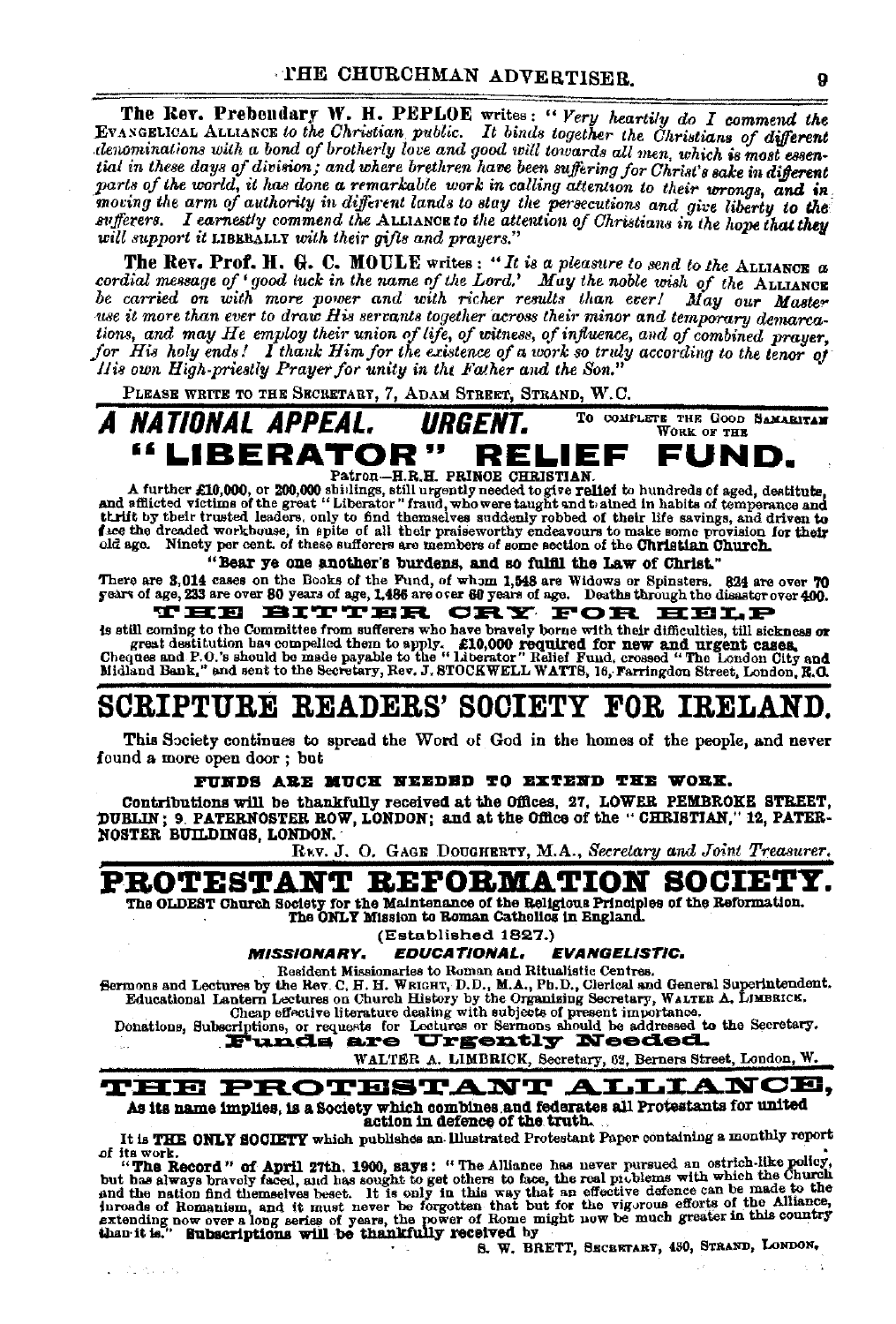**RPHAN WORKING** 



Founded 1758. 5,500 Children (of both sexes) have been Trained. 500 are now being Maintained and Educated. Children are received from Infancy<br>to 11 years of age, and are retained until 14 or 15.

Patron: HER MAJESTY THE QUEEN.

SCHOOI

Funds urgently needed.

Senior School: HAVERSTOCK HILL, MAITLAND PARK, N.W.<br>Junior School: ALEXANDRA ORPHANAGE, HORNSEY RISE, N. Convalescent Home: HAROLD ROAD, MARGATE.

PLEASE HELP THE FATHERLESS CHILDREN.

Treasurer: HORACE BROOKS MARSHALL, Esq., M.A., J.P., D.L.<br>Bankers: LONDON JOINT STOCK BANK, Ltd., Princes St., E.C. Secretary: ALEXANDER GRANT.

Offices: 73, Cheapside, London, E.C.

# REI

DISTRESS IS TERRIBLE among the poor Jews at Jerusalem. Virulent smallpox, diphtheria, measles, and fever are raging in their wretched abodes, which cannot keep out the gales, rains, and snow of winter. Such crowds have come to Abraham's Vineyard for drinking water that they could only be supplied every other day. From June to November over 40.000 gallons of drinking water were given to poor Jews from the Rock Cisterns at Abraham's Vineyard.

## FUNDS MOST URGENTLY NEEDED FOR FOOD, FUEL, AND WAGES.

Hon. Treasurer: F. A. BEVAN, 54, LOMBARD STREET, E.C. Secretary: E. A. FINN. 41. PARLIAMENT STREET, S.W.

## ECCLESIASTICAL INSURANCE OFFICE. LIM.

**GLASS INSURANCE. BURGLARY INSURANCE.** FIRE INSURANCE. FIRE INSURANCE. ULASS INSURANCE BURGLINE IN AVAILABLE THE Survey and of Church objects.<br>The Survey and of first are devoted to Institutions, etc., for the benefit of the Glergy plateres<br>Fund, and £2,500 to the Queen Victor

"This is a serious attempt made in good faith to help the Clergy to help themselves, and to husband the existing resources of the Church."-Guardian.

#### INSTITUTION. **CLERGY PENSIONS** INCORPORATED 1892.<br>BEURY. The ARCHBISHOP OF YORK. FOUNDED 1886.

Joint Presidents.-The ARCHBISHOP OF CANTERHURY.

The distinguishing characteristic of the scheme of the Institution may be concisely stated in torse,<br>The distinguishing characteristic of the scheme of the Institution may be concisely stated in three words,<br>"Self-help aid

1. Clergy Pensions Fund; 2. Sickness Fund; 3. Personal Accident Fund; 4. Widows and Orphans Fund; 5. Daughters Fund; 6. Other Benefits Fund.

Or United Street, Street, Street, Street, Street, Condon, W.C.<br>For Information and Forms, apply at the Joint Offices of the Ecclesiastical Insurance Office<br>Lim., and the Clergy Pensions Institution, 11, Norfolk Street, Str



*Vice-Patrons:*<br>H.R.H. THE DUKE OF CORNWALL AND YORK, K.G.

THE FOUR ARCHBISHOPS,

THE BISHOPS, etc.<br>
Labours afloat and<br>
ashore, at home and<br>
abroad, among seamen of all classes and nations, fishermon, bargemen, and emigrants. Seventy-three harbours

are occupied. Expenditure in 1900, 249, 196.<br>Increased Contributions and Offertories, un-<br>gankly needed, should be forwarded to the Secretary,<br>Commander W. Dawson, R.N., 11, Buckingham St.,<br>Strangham Tor, Dawson, R.N., 11, Strand, London, W.C.

THE MISSIONS TO SEAMEN.

## THE LONDON & SUBURBAN BANK, Ltd.,

22, Henrietta Street, Covent Garden, W.C.

The Bank opens Current Accounts upon approved introductions.

Interest at  $2\frac{1}{2}$  per cent. allowed on minimum monthly balances when not drawn below £20.

Dividends, Coupons, etc., collected free of charge.<br>Approved Bills Discounted.<br>The Purchase or Sale of Securities undertaken.

The Purchase or Sate of Becurrities undertaken.<br>
Moneys received on Deposit at from 3 to 4} per cent.<br>
Every consideration given to the encouragement of<br>
thrift, both by the acceptance of small sums on<br>
Deposit, and by aff moneys.

ALFRED B. HARDING, Managing Director.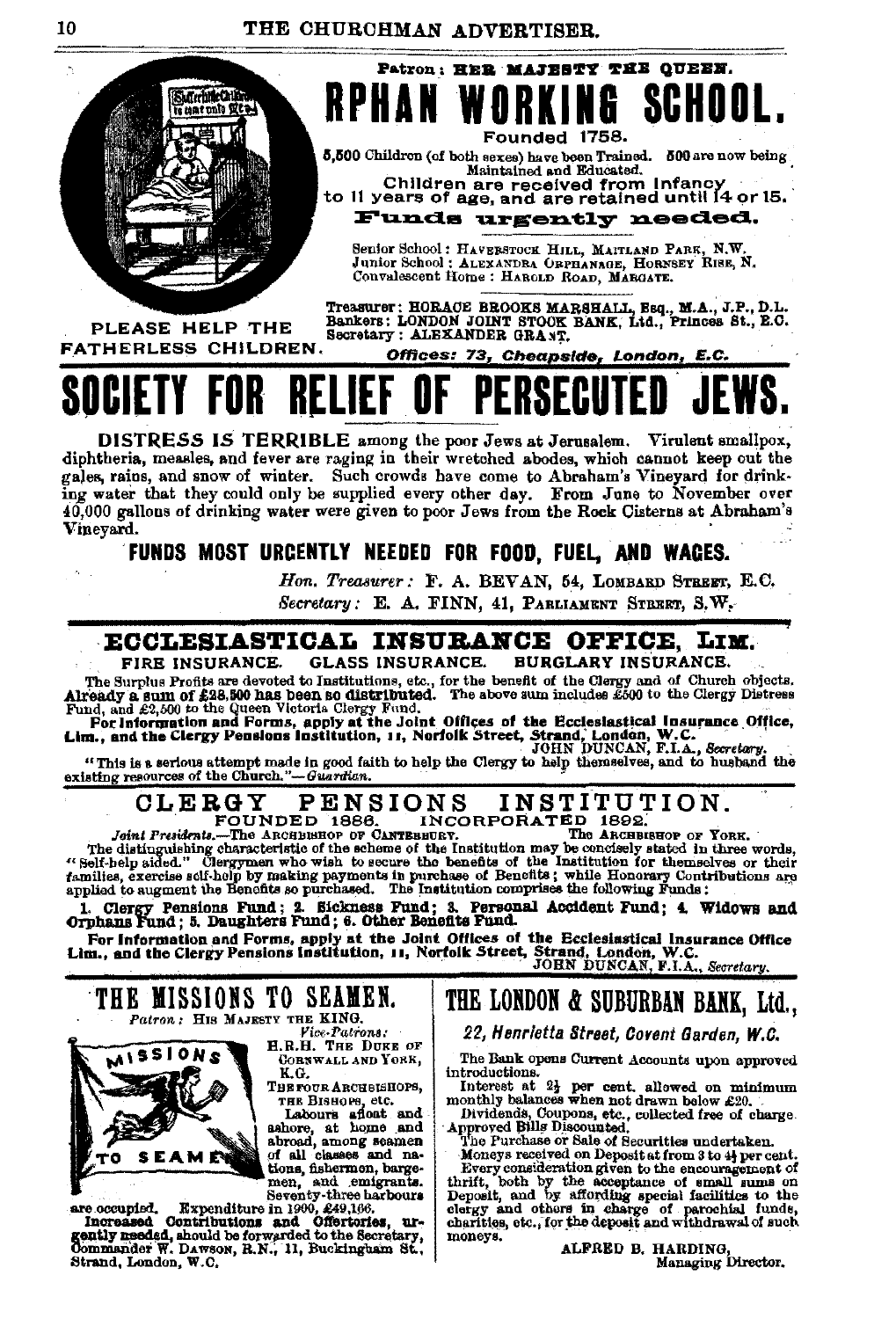# Cook's Conducted Cours.

and 30th

| every Saturday and Monday.                     | BAVARIAN HIGHLANDS, July 15th, etc.                 |
|------------------------------------------------|-----------------------------------------------------|
| HOLLAND and DEAD CITIES OF ZUYDER ZEE          | GRAND TOURS to GERMANY and AUSTRIA,                 |
| every Saturday.                                | fortnightly.                                        |
| PARIS and SWITZERLAND, including Andermatt,    | THE TROSSACHS and Highlands of Scotland,            |
| Furks and Grimsel Passes, Chamounix, etc.,     | weekly.                                             |
| fortnightly during season.                     | IRELAND.-Lakes of Kerry, Killarney, Glengariff,     |
| BELGIUM, RHINE, BLACK FOREST, etc., fre-       | Connemara, etc., fortnightly,                       |
| quently during season.                         | SHAKESPEARE'S HOME and ENGLISH LAKES.               |
| NORWAY, SWEDEN, DENMARK, etc. - Select         | June 24th, July 8th and 22nd.                       |
| Tours occupying 13, 15, 17 days, leaving every | PICTURESQUE PEAK and DUKERIES, June 29th.           |
| Tuesday, Friday, and Saturday.                 | July 13th and 27th.                                 |
| CARPATHIANS, Tours de luxe in Hungary, July    | ROUND THE WORLD under personal escort,              |
| 17th, August 14th,                             | August 28th.                                        |
| SALZKAMMERGUT (Austrian Alps), July 10th,      | Also INDEPENDENT TOURS for all parts of the         |
| August 7th and 28th.                           | Continent, America, Japan, China, Ceylon, India,    |
| HOLLAND, THE RHINE, and BELGIUM, July          | Egypt, Australia, New Zealand, and Round the        |
| 6th and 20th.                                  | World Tours.                                        |
| PARIS, SWITZERLAND, and RHINE, leaving fort-   | INDEPENDENT TOURS in ENGLAND, SCOT-                 |
| nightly.                                       | LAND, IRELAND, NORTH and SOUTH                      |
| A WEEK in SWITZERLAND for 5 guineas, every     | WALES, ISLE OF MAN, CHANNEL ISLANDS,                |
| Friday.                                        | ISLE OF WIGHT, etc.                                 |
| EIGHT DAYS' TOUR to INTERLAKEN, GENEVA,        | Special advantages to holders of Cook's Tickets for |
| or LUCERNE, 7 guineas, every Tuesday or        | insuring Baggage against loss. Baggage collected,   |

or LUCERNE, 7 guineas, every Tuesday or Friday,

PARIS overy Saturday and Monday.

PARIS, VERSAILLES, and FONTAINEBLEAU.--

BRITSSELS FIELD of WATERLOO and Antwerp.

Illustrated Programmes for stamp; or "Excursionist," by post 4d.

THOS, COOK & SON, Ludgate Circus, London; and Branches.



#### CURRENT ACCOUNTS.

O/ on the minimum monthly balances, when not drawn below £100.

DEPOSIT ACCOUNTS.

stored, and forwarded.

on Deposits, repayable on  $2\frac{1}{2}$  %

THE ARDENNES, MOSELLE, RHINE, fortnightly

THROUGH the DOLOMITES, July 12th, August 9th

SWISS ALPINE TOURS fortulabily

#### **STOCKS AND SHARES.**

 $z_{\scriptscriptstyle\wedge}$ 

Stocks and Shares purchased and sold for customers.

The BIRKBECK ALMANACK, with full particulars, post free.

FRANCIS RAVENSCROFT, Manager.



71

 $\mathbb{Z}^2$  . The  $\mathbb{Z}^2$